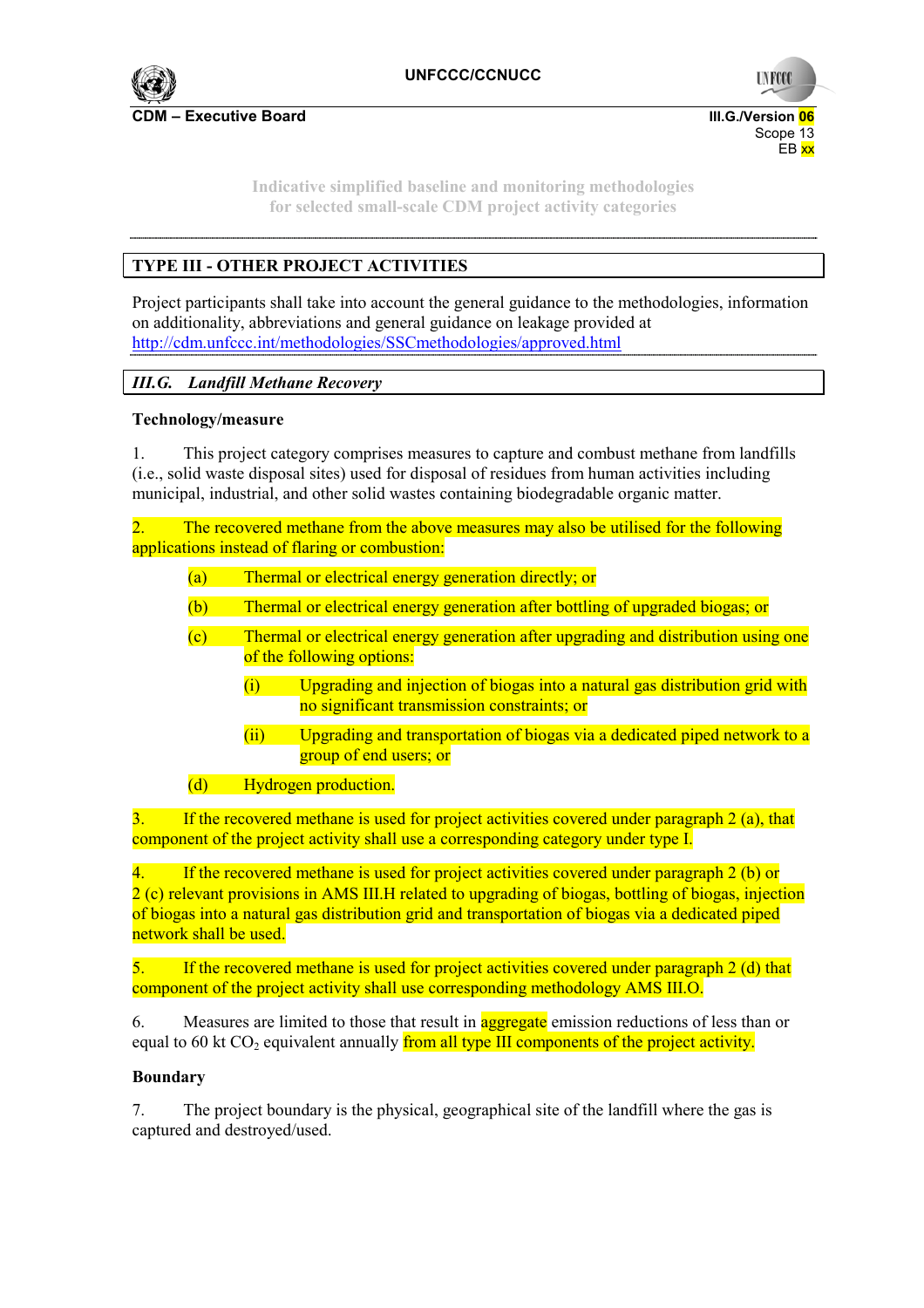

Scope 13 and the state of the state of the state of the state of the Scope 13 and the Scope 13 en de la provincia de la provincia de la provincia de la provincia de la provincia de la provincia de la provi

**UNFCC** 

**Indicative simplified baseline and monitoring methodologies for selected small-scale CDM project activity categories** 

*III.G. Landfill Methane Recovery (cont)* 

### **Yearly Methane Generation Potential**

8. The estimation of the methane emission potential of a solid waste disposal site  $(BE<sub>CH4,SWDSv</sub>$ , in tCO<sub>2</sub>e) shall be undertaken using the "Tool to determine methane emissions avoided from dumping waste at a solid waste disposal site", found on the CDM website<sup>1</sup>. The tool may be used:

- With the factor "f=0.0" assuming that no methane is captured and flared.
- With the definition of year x as 'the year since the landfill started receiving wastes, x runs from the first year of landfill operation  $(x=1)$  to the year for which emissions are calculated  $(x=y)$ .

The amount of waste type "j" deposited in each year "x"  $(W_{i,x})$  shall be determined by sampling (as specified in the tool), in the case wastes are generated during the crediting period. Alternatively, for existing SWDS, if the pre-existing amount and composition of the wastes in the landfill are unknown, they can be estimated by using parameters related to the attended population or industrial activity, or by comparison with other landfills with similar conditions in regional or national levels.

#### **Project Activity Emissions**

9. Project activity emissions consist of  $CO<sub>2</sub>$  emissions related to the power used by the project activity facilities. Emission factors for electricity shall be calculated as described in category I.D.

#### **Baseline**

*10.* The baseline scenario is the situation where, in the absence of the project activity, biomass and other organic matter are left to decay within the project boundary and methane is emitted to the atmosphere. Baseline emissions shall exclude methane emissions that would have to be removed to comply with national or local safety requirement or legal regulations:

$$
BE_{y} = BE_{CH4,SWDS,y} - MD_{reg,y}
$$
 (1)

Where:

*MD<sub>reg,y</sub>* methane emissions that would be captured and destroyed to comply with national or local safety requirement or legal regulations in the year "y" ( $tCO<sub>2</sub>e$ )

#### **Leakage**

11. If the methane recovery technology is equipment transferred from another activity or if the existing equipment is transferred to another activity, leakage effects are to be considered.

### **Monitoring**

12. Emission reductions achieved by the project activity in each year will be assessed ex-post through direct measurement of the amount of methane fuelled,  $\Theta$  flared or gainfully used. The

<sup>1</sup> http://cdm.unfccc.int/Reference/Guidclarif.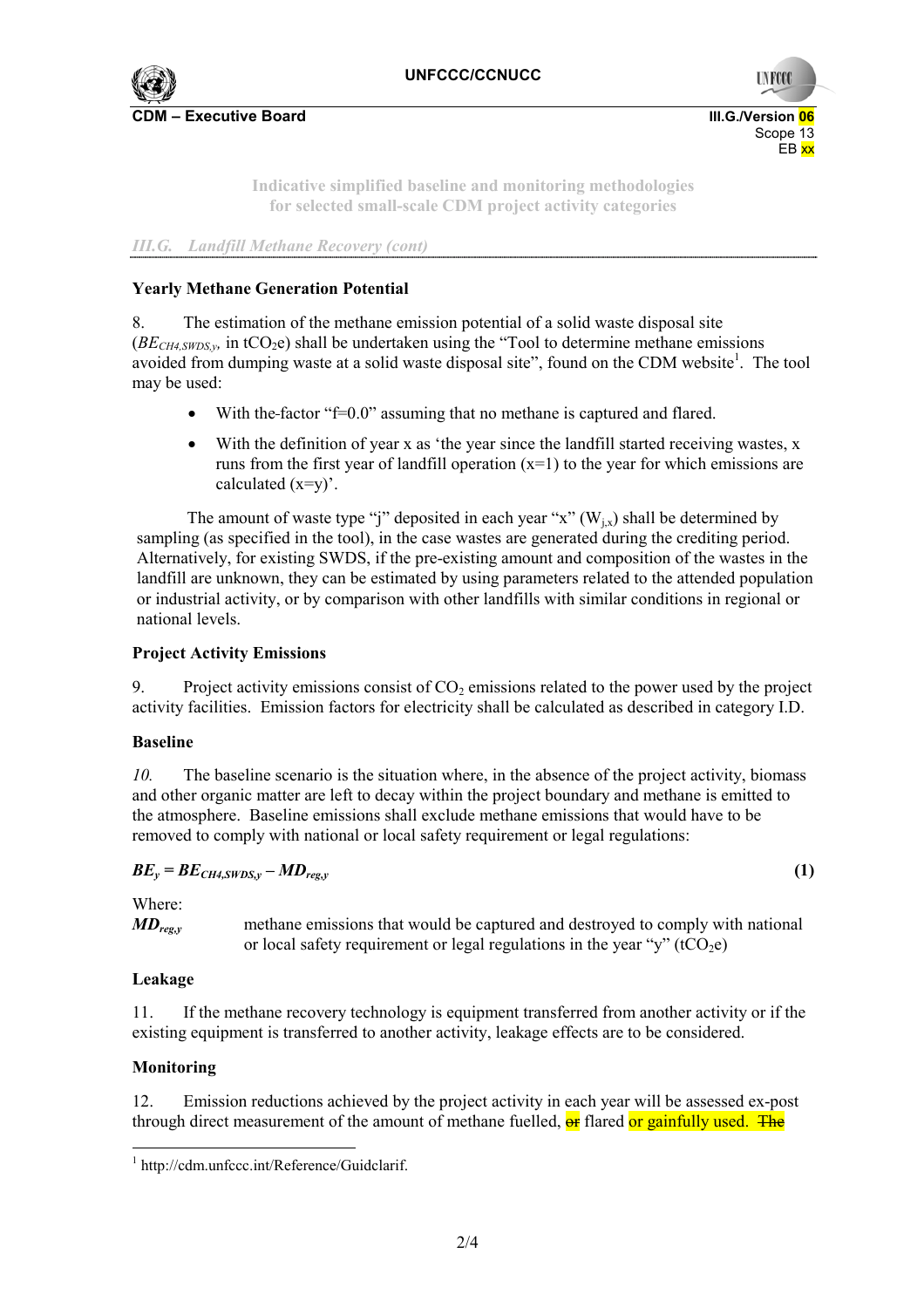

Scope 13 and the state of the state of the state of the state of the Scope 13 and the Scope 13

**UNFCO** 

**Indicative simplified baseline and monitoring methodologies for selected small-scale CDM project activity categories** 

en de la provincia de la provincia de la provincia de la provincia de la provincia de la provincia de la provi

### *III.G. Landfill Methane Recovery (cont)*

maximal emission reduction in any year is limited to the value of the yearly methane generation potential calculated in the project design document for that year multiplied by the efficiency of the recovery system. The value of the efficiency of the recovery system used shall be lower than 50%.

13. The amount of methane recovered and **gainfully used**, fuelled or flared shall be monitored ex-post, using continuous flow meters. The fraction of methane in the landfill gas should be measured with a continuous analyser or, alternatively, with periodical measurements at a 95% confidence level. Temperature and pressure of the landfill gas are required to determine the density of methane combusted.

14. In case of project activities covered under paragraph  $2(b)$ ,  $2(c)$  and/or  $2(d)$ , the project participants shall maintain a biogas (or methane) balance based on:

- (a) Continuous measurement of the amount of biogas captured at the landfill gas recovery system;
- (b) Continuous measurement of the amount of biogas used for various purposes in the project activity: e.g. heat, electricity, flare, hydrogen production, injection into natural gas distribution grid, etc. The difference is considered as loss due to physical leakage and deducted from the emission reductions.

15. Regular maintenance should ensure optimal operation of flares. The flare efficiency, defined as the fraction of time in which the gas is combusted in the flare, multiplied by the efficiency of the flaring process, shall be monitored. One of the two following options shall be used to determine the efficiency of the flaring process in an enclosed flare:

- (a) To adopt a 90% default value or
- (b) To perform a continuous monitoring of the efficiency.<sup>2</sup>

If option (a) is chosen, continuous check of compliance with the manufacturers specification of the flare device (temperature, biogas flow rate) should be done. If in any specific hour any of the parameters is out of the range of specifications, 50% of default value should be used for this specific hour. For open flare 50% default value should be used, as it is not possible in this case to monitor the efficiency. If at any given time the temperature of the flare is below  $500^{\circ}$ C, 0% default value should be used for this period.

16. The emission reduction achieved by the project activity can be estimated ex-ante in the PDD by:

### $ER_{v,estimated} = BE_v - PE_v - Leakage$  (2)

The actual emission reduction achieved by the project during the crediting period will be calculated using the amount of methane recovered and destroyed/gainfully used by the project activity, calculated as:

 $2$  The procedures described in the Methodological Tool to determine project emissions from flaring gases containing methane shall be used.